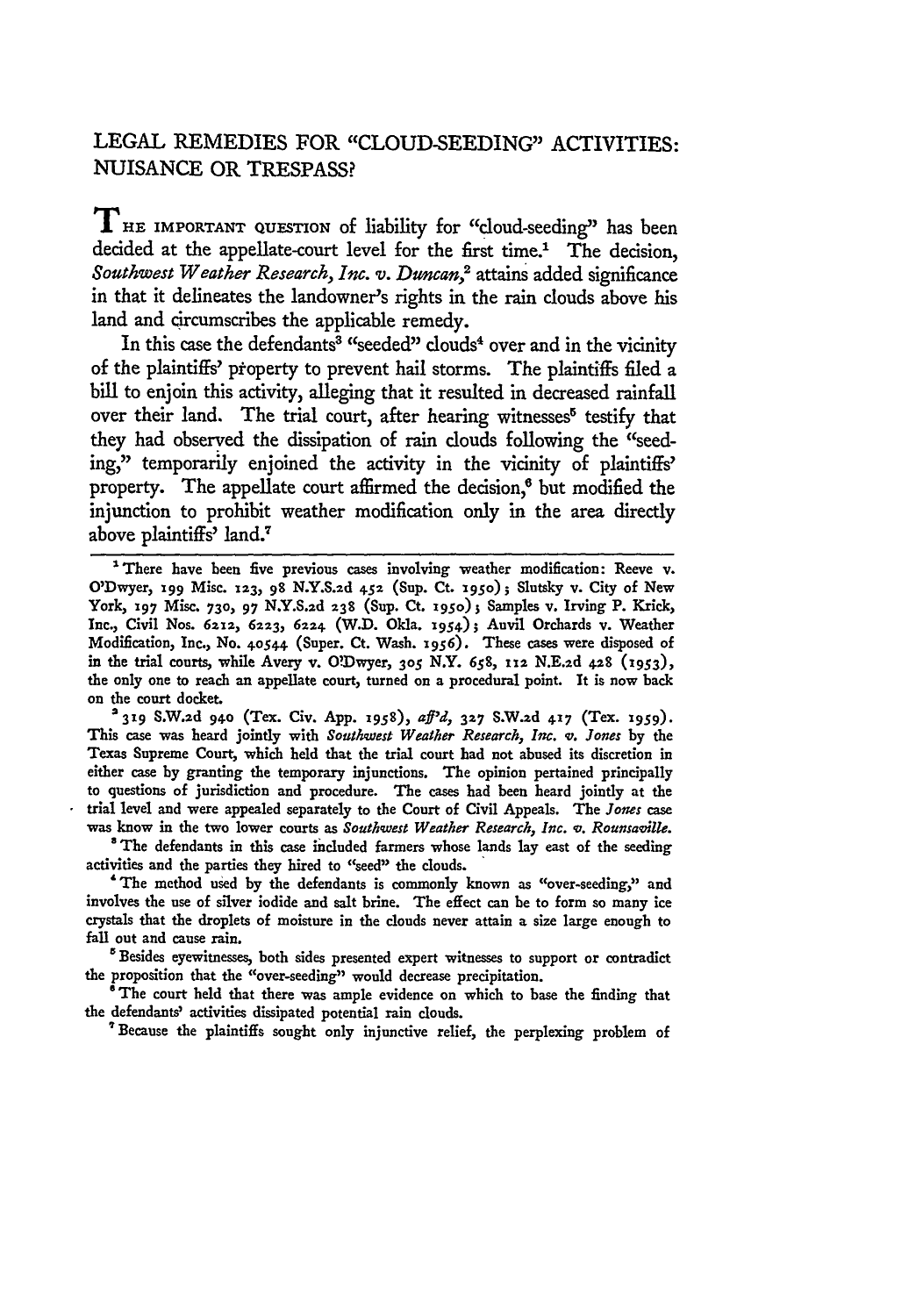The court's holding that the plaintiffs have rights in the water in the clouds is based on the common-law doctrine of natural rights.<sup>8</sup> The landowner is said to have the right to the reasonable use and enjoyment of his land in its natural condition, free from the interference of others. The activities of the defendants, in depriving<sup>9</sup> the plaintiffs of the natural amount of rainfall, violated one of their natural rights and gave them a right of action in equity.10

Legal writers,<sup>11</sup> speculating on the problem of liability for "cloudseeding," have analogized the problem to the doctrine of riparian rights, which holds that no one has the right so to divert the waters of a stream as to interfere unreasonably with its use by lower riparian landowners.<sup>1</sup>

damages was not encountered. This problem would be even more difficult in an action for damages due to increased precipitation. It would then be necessary to determine what part of the excessive precipation was caused **by** the cloud-seeding.

**8** United States v. Causby, **328 U.s. 256** (1946); Hinman v. Pacific Air Transp., **84. F.2d** 755 (9 th Cir. **1936) j** Swetland v. Curtiss Airports Corp., 55 **F.2d 2o** (6th Cir. **1932);** Anderson v. Souza, **38** Cal. 2d **825, 243 P.ad** 497 **(1952);** City **of** St. Louis v. Hill, **116** Mo. **527, 22** S.W. **861 (1893);** Lower Colo. R. Authority v. Camp Warnecke, Inc., **267 S.W.2d 840** (Tex. Civ. **App. 1954).** "The principal natural rights are (i) riparian rights; **(2)** the right to support of land, both lateral and **sub.** adjacent; **(3)** the right to natural diffusion of the air, reasonably free from dust, smoke, or other pollution;  $(4)$  the right to natural drainage of the land; and  $(5)$  the right to use the land for any reasonable purpose . . . . " Comment, I STAN. L. REV. 43, 52 **(1948).**

'Anything which interferes with such use and enjoyment in turn destroys the property itself. See Lakeside Irr. Co. v. Markham Irr. Co., **x6** Tex. *65,* **285 S.W. 593 (x926);** Spann v. City of Dallas, III Tex. **350,2 35 S.W. S13** *(1921).*

<sup>10</sup> The doctrine of strict liability, based possibly on the theory of ultrahazardous activity, as advocated in Comment, **34** MARQ. **L.** REV. *262* **(1951),** was not applied **by** the court.

**"** This problem has been the subject of speculation in numerous articles. See **Ball,** *Shaping the Law of Weather Control,* **58** YALE L.J. **213 (1949)3** Grauer **&** Erickson, *The Weathermaker and the Law,* **i S.D.L.** REV. **1o5 (1956);** Oppenheimer, *The Legal 4spects of Weather Modification,* **1958 INS.** L. **J. 314;** Stark, *Weather Modification: Water-Three Cents Per Acre-Foot?,* 45 **CALIF.** L. Rav. **698** *(1957) ;* Weibel, *Problems of Federalism in the Air Age-Part I*, 24 J. AIR L. & COM. 127 (1957); Comments, 37 CALIF. L. REV. 114 (1949); *I CATH. U.L. REV. 122* (1951); 34 MARQ. L. REV. **262** *(1951);* **1 STAN. L. REV.** 43 **(1948); I STAN. L. REV. 508 (1949)1 Notes, 29 CmI.-KENT** L. **Ray. 150 (1951); 39** Gao. L.J. 466 **(1951);** 4 **VAND.** L. Ra,. **332 (1951).**

"See Robertson v. Arnold, **182** Ga. 664, *x86* **S.E.** *8o6* **(1936);** McEvoy v. Gallagher, **107** Wis. **331, 83** N.W. **633 (i9oo);** See also, Indianapolis Water Co. v. **Amern.'** can Strawboard **Co.,** *57* Fed. iooo **(D. Ind. 1893);** Mayor of Paterson v. East Jersey Water **Co., 74 N.J. Eq.** 49, **70** Atl. **472 (Ch. 19o8);** Weiss v. Oregon Iron & Steel Co., **<sup>13</sup>**Ore. 496, 1 Pac. *255* **(1886);** Lower **Colo.** R. Authority v. Camp Warnecke, Inc., **267 S.W.2d 840** (Tex. Civ. App. **1954);** Chasemore v. Richards, **xx** Eng. Rep. **140** (Ex. **1859).**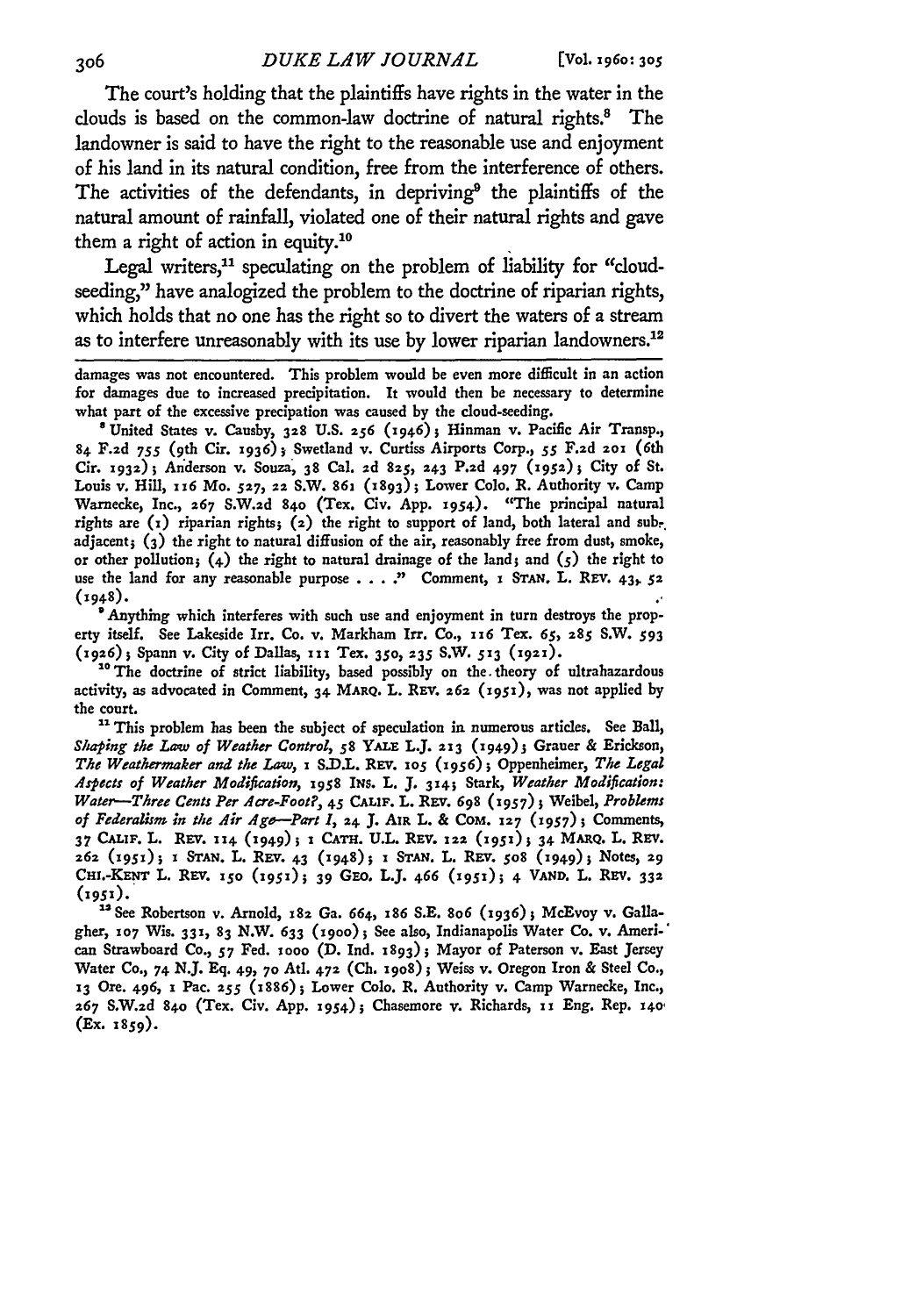Conceivably, this may become the basis for rights to rainwater in those states which recognize riparian rights.<sup>13</sup> It is interesting to note, however, that the Texas court did not resort to any such analogy, but chose to base its decision on the general doctrine of natural rights.

While the opinion does not discuss trespass and nuisance as bases for relief, it is believed that other courts, when faced with a problem of this type, will find it necessary to determine whether the invasion constitutes trespass or nuisance, or both. The knotty problem of ownership of the airspace becomes important here if a court limits relief to that of an action for trespass. This issue is far from settled. One theory, accepted **by** the *Restatement of Torts,4* holds that the landowner owns the entire airspace above his land, subject to the privileged entry of aircraft. According to this concept, an unreasonable entry is a trespass.<sup>15</sup> It is believed that this theory is patently absurd.<sup>16</sup> To base future decisions pertaining to weather modification on a legal fiction adopted in the sixteenth century is inviting chaos. Unfortunately, many courts, when initially confronted with a case of this type, may fall into the trespass abyss.<sup>17</sup>

A second line of authority, which commands substantial support,

<sup>14</sup> "An entry above the surface of the earth, in the air space in the possession of another, **by** a person who is traveling in an aircraft, is privileged if the flight is conducted **(a)** for the purpose of travel through the air space or for any other legitimate purpose, **(b)** in a reasonable manner, (c) at such a height as not to interfere unreasonably with the possessor's enjoyment of the surface of the earth and the air space above it, and **(d)** in conformity with such regulations of the State and federal aeronautical authorities as are in force in the particular State." **RESTATEMENT,** ToRTS § **194 (1934).**

<sup>15</sup> Guith v. Consumers' Power Co., 36 F. Supp. 21 (E.D. Mich. 1940); United States v. One Pitcairn Biplane, **11** F. **Supp.** 24. (W.D. N.Y. **1935)** Amphitheaters, Inc. v. Portland Meadows, 184 Ore. 336, 198 **P.2d** 847 (x948); Crew v. Gallagher, **358** Pa. **54I, 58 A.2d 179** (7948).

<sup>16</sup> The compromise solution of granting a privilege of reasonable entry does little to eradicate the inherent absurdity of this theory, and only builds on an already faulty structure.

<sup>17</sup> This may be especially true in those states which have adopted the position of the *Restatxet* on airspace ownership: Arizona, Arkansas, California, Colorado, Delaware, Georgia, Idaho, Indiana, Maryland, Michigan, Minnesota, Missouri, Nevada, New Jersey, North Carolina, North Dakota, Pennsylvania, South Carolina, South Dakota, Tennessee, Vermont, Wisconsin, and Wyoming.

<sup>&</sup>lt;sup>18</sup> In the nine Western states which repudiate riparian water rights, however, the outcome on a question concerning rain water might be analogously unfavorable to a landowner. The states are Arizona, Colorado,'Idaho, Montana, Nevada, New Mexico, Oregon, Utah, and Wyoming. Riparian rights are recognized as to private land, but appropriation rights apply to public lands in California, Kansas, Nebraska, North Dakota, Oklahoma, South Dakota, Texas, and Washington. See Comment, **I STAN.** L. REV. 43 **(1948).**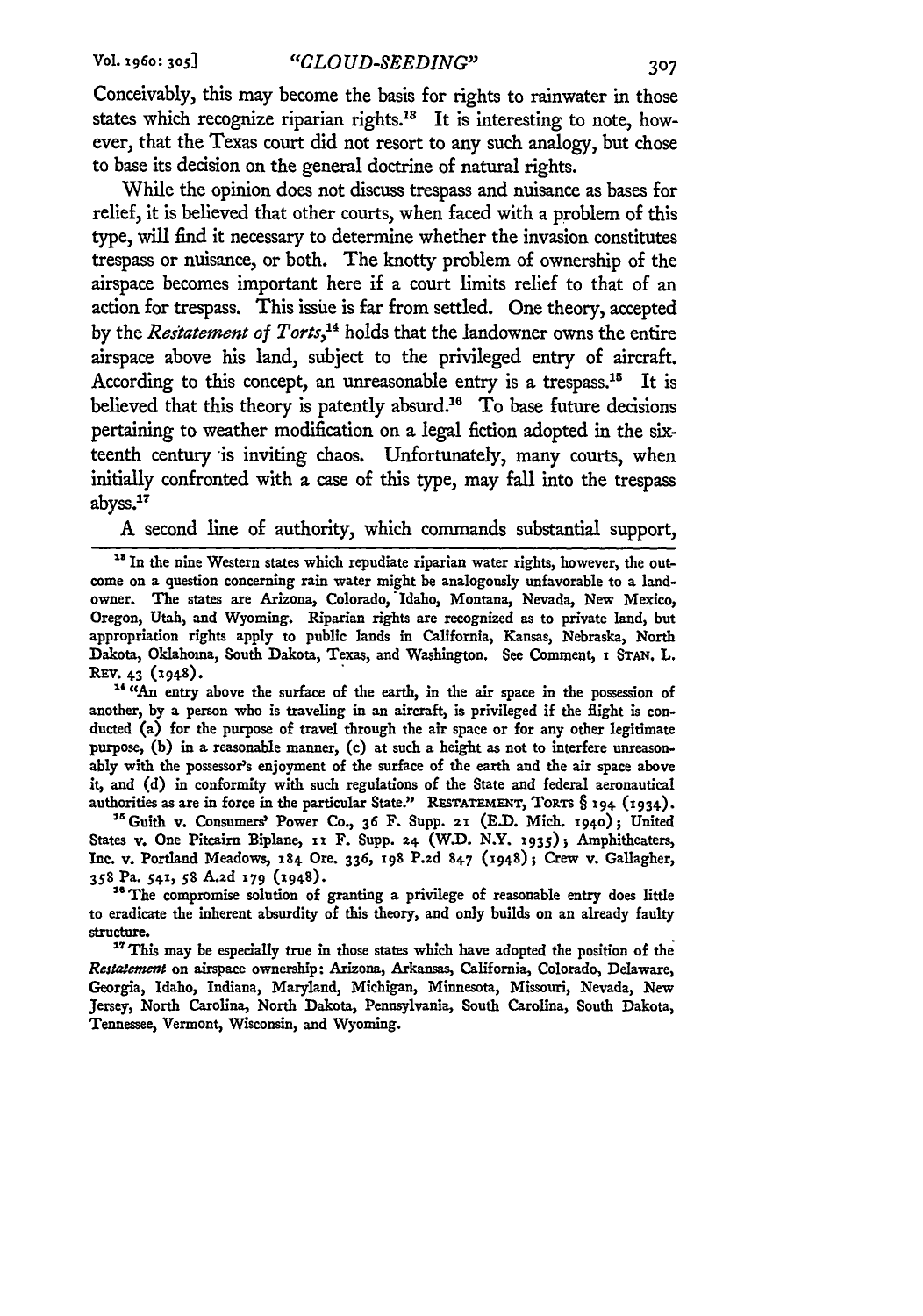holds that the landowner owns up to a limited height<sup>18</sup> and that the upper atmosphere is public domain.<sup>19</sup> In some of these jurisdictions an unwarranted entry in the lower atmosphere constitutes a trespass,<sup>20</sup> while in others it is a nuisance.<sup>21</sup> When the entry occurs in the upper atmosphere, an action for nuisance is the only possible **remedy. <sup>22</sup>**

In application<sup>23</sup> the label attached to the wrong may be of vital consequence. **A** trespass action is limited, **by** definition, to wrongful entry in the area above the plaintiff's land, while an action based on

<sup>18</sup> In the cases accepting the limited-ownership doctrine, "how far up" varies from case to case and state to state. It may be broadly based upon the amount of airspace essential to the reasonable use and enjoyment of the land, or only to the extent of actual occupancy, or, more specifically, at an established minimum height (often that of the Civil Aeronautics Board). The nuisance theory, which is finding considerable support, circumvents this problem by restricting all such actions to that of nuisance. At present, however, none of these theories are prevailing, and the courts often fail to distinguish between them.

<sup>19</sup> For cases holdiug that the upper atmosphere is public domain, see United States v. Causby, **328 U.S.** *256* (1946); Swetland v. Curtiss Airports Corp., **41 F.2d 929 (N.D.** Ohio **1930);** City of Newark v. Eastern Airlines, Inc., **159** F. Supp. **750 (D.N.J. 1958);** Freeman v. United States, 167 F. Supp. **541** (W.D. Okla. 1958); Scott v. Dudley, **714** Ga. *565, 105* **S.E.zd 752** *(1958);* Delta Air Corp. v. Kersey, **193** Ga. **862, ao S.E.zd 245** (194z)i Burnham v. Beverly Airways, **321** Mass. **678, 42 N.E.2d** *575* **(i942);** Antonik v. Chamberlain, **81** Ohio App. 465, 78 N.E.zd **752** (1947); Yoffee v. Pennsylvania Power **&** Light **Co.,** *385* Pa. **52o, 123 A.ad** *636* (1956); Maitland **v.** Twin City Av. Corp., **254** Wis. 541, **37 N.W.zd** 74 *(949).*

<sup>20</sup> United States v. Causby, *supra* note 19; Cory v. Physical Culture Hotel, 14 F. Supp. 977 (W.D.N.Y. 1936); Burnham v. Beverly Airways, *supra* note 19; Smith v. New England Aircraft Co., **270** Mass. **511, 17o N.E.** *385* **(1930).** Trespass here is actionable upon an intentional, negligent, or ultrahazardous entry and does not have the further qualification of having to **be** an "unreasonable interference" as does the *Restatement* concerning entry through the airspace. See note 14 *supra.*

"Brandes v. Mitterling, 67 Ariz. 349, **196 P.2d** 464 **(1948);** Anderson v. Souza, **38** Cal. **2d** 825, **243 P.2d** 497 *(2952);* Delta Air Corp. v. Kersey, **193** Ga. **862,** 2o **S.E.2d 245** (1942); Thrasher v. City of Atlanta, **178** Ga. 514, **173 S.E. 817** (1934); Warren Township Sch. Dist. v. City of Detroit, **308** Mich. **460,** 14 **N.W.2d 134** (1944); Hyde v. Somerset Air Serv., i N.J. Super. 346, 61 **A.2d** 645 **(Ch.** 1948).

<sup>29</sup> "The actor is liable in an action for damages for a nontrespassory invasiou of another's interest in the private use and enjoyment of land if,  $(a)$  the other has property rights and privileges in respect to the use or enjoyment interfered with; and **(b) the** invasion is substantial; and (c) the actor's conduct is a legal cause of the invasion; and **(d)** the invason is either (i) intentional and unreasonable; or (ii) unintentional and otherwise actionable under the rules governing liability for negligent, reckless or ultrahazardous conduct." RESTATEMENT, TORTS § 822 (1939).

<sup>23</sup> The difference in theory between relief based upon trespass and nuisance is not substantial, as the unlimited-ownership theory allows relief for an entry that constitutes "unreasonable interference," while the position of the *Restatement* on nuisance permits recovery when there is a "substantial invasion." To distinguish between the two phrases seems somewhat difficult.